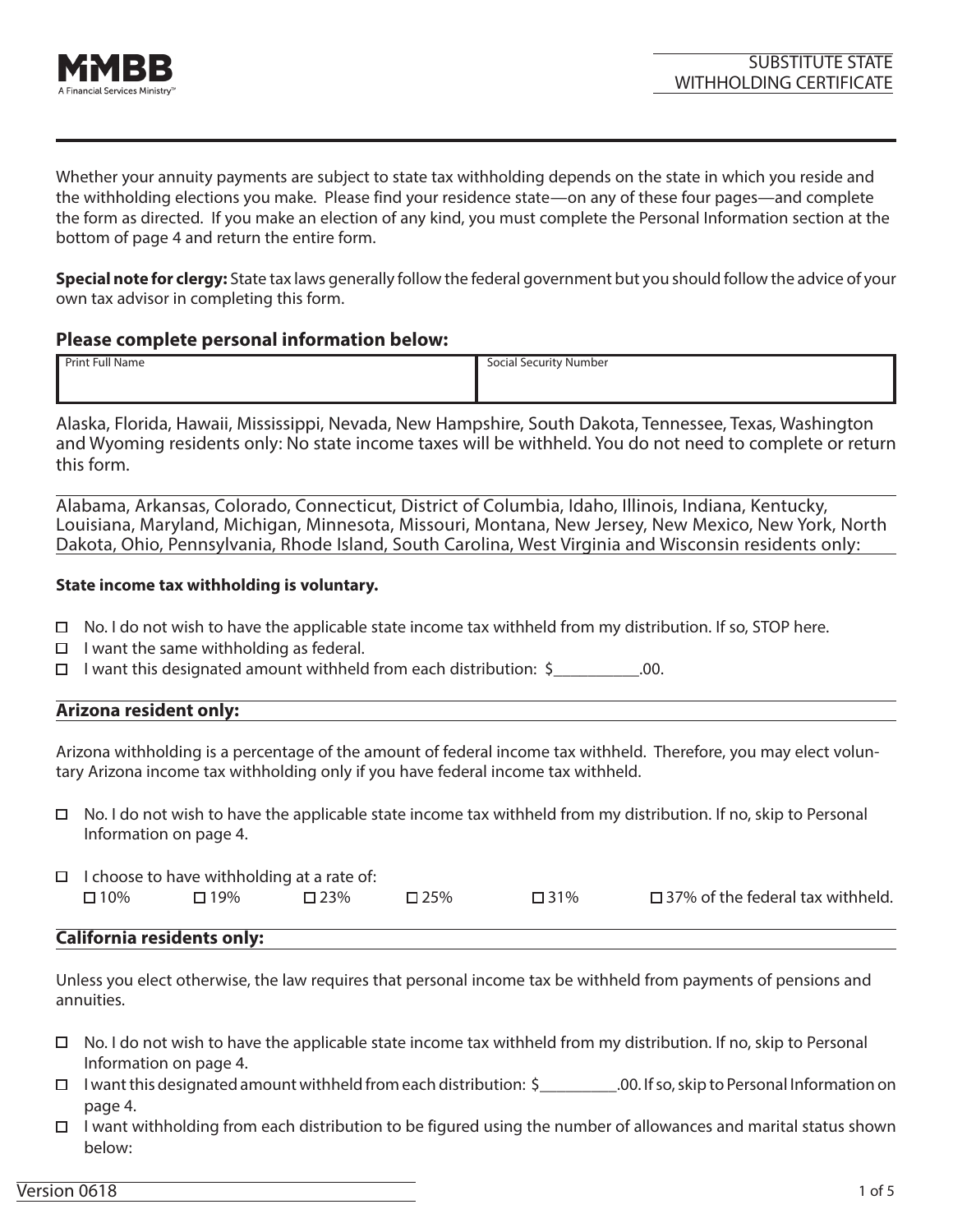- **Marital Status:**  $\Box$  Single or Married (with two or more incomes)
	- □ Married (one income)
	- $\Box$  Head of Household

Number of allowances you are claiming: \_\_\_\_\_

I want the following additional amount withheld from each distribution: \$\_\_\_\_\_\_\_\_\_.00. **Note:** You cannot enter an amount here without entering the number (including zero) of allowances above.

# **Delaware residents only:**

If federal withholding is taken, state withholding should also be taken. If federal withholding is not taken, you may still elect state withholding.

- No. I do not wish to have applicable state income tax withheld from my distribution. If no, skip to Personal Information on page 4.
- $\Box$  I want my withholding based on the following marital status and number of allowances: \_\_\_\_\_ (enter total number of allowances).

**Marital Status:** □ Single □ Married Filing Joint □ Married withhold at higher single rate

- $\Box$  I want the following flat dollar amount withheld from my monthly annuity: \$\_\_\_\_\_\_\_\_\_\_.00.
- I want the following additional amount withheld from each distribution: \$\_\_\_\_\_\_\_\_\_.00. **Note:** You cannot enter an amount here without entering the number (including zero) of allowances above.

# **Georgia residents only:**

Withholding is required unless you expressly elect otherwise. If no election is made, withholding applies.

- $\Box$  No. I do not wish to have the applicable state income tax withheld from my distribution. If no, skip to Personal Information on page 4.
- I want withholding from each distribution to be figured using the number of allowances and marital status shown below:
	- Marital Status: **D** Single

□ Head of Household Married Filing Joint (one spouse working)  $\Box$  Married Filing Joint (both spouses working) □ Married Filing Separate

Number of allowances you are claiming: \_\_\_\_\_\_\_

I want the following additional amount withheld from each distribution: \$\_\_\_\_\_\_\_\_.00. **Note:** For periodic payments, you cannot enter an amount here without entering the number of allowances and marital status above.

# **Iowa residents only:**

If federal withholding is taken, state withholding should also be taken. If federal withholding is not taken, you may still elect state withholding. A partial exemption is provided to qualified Iowa residents receiving pensions, annuities, self-employed retirement benefits, deferred compensation and other retirement benefits. To qualify you must be 55 years of age or older, disabled or a surviving spouse or other survivor of an individual who would have qualified for the partial exemption in the tax year. To be considered disabled you must be receiving the retirement income on the basis of a documented disability or you must meet federal or state criteria for disability. Social Security benefits are not covered by this exemption. If you are receiving retirement income from more than one source, you are still entitled to claim only a maximum \$6,000/\$12,000 exemption.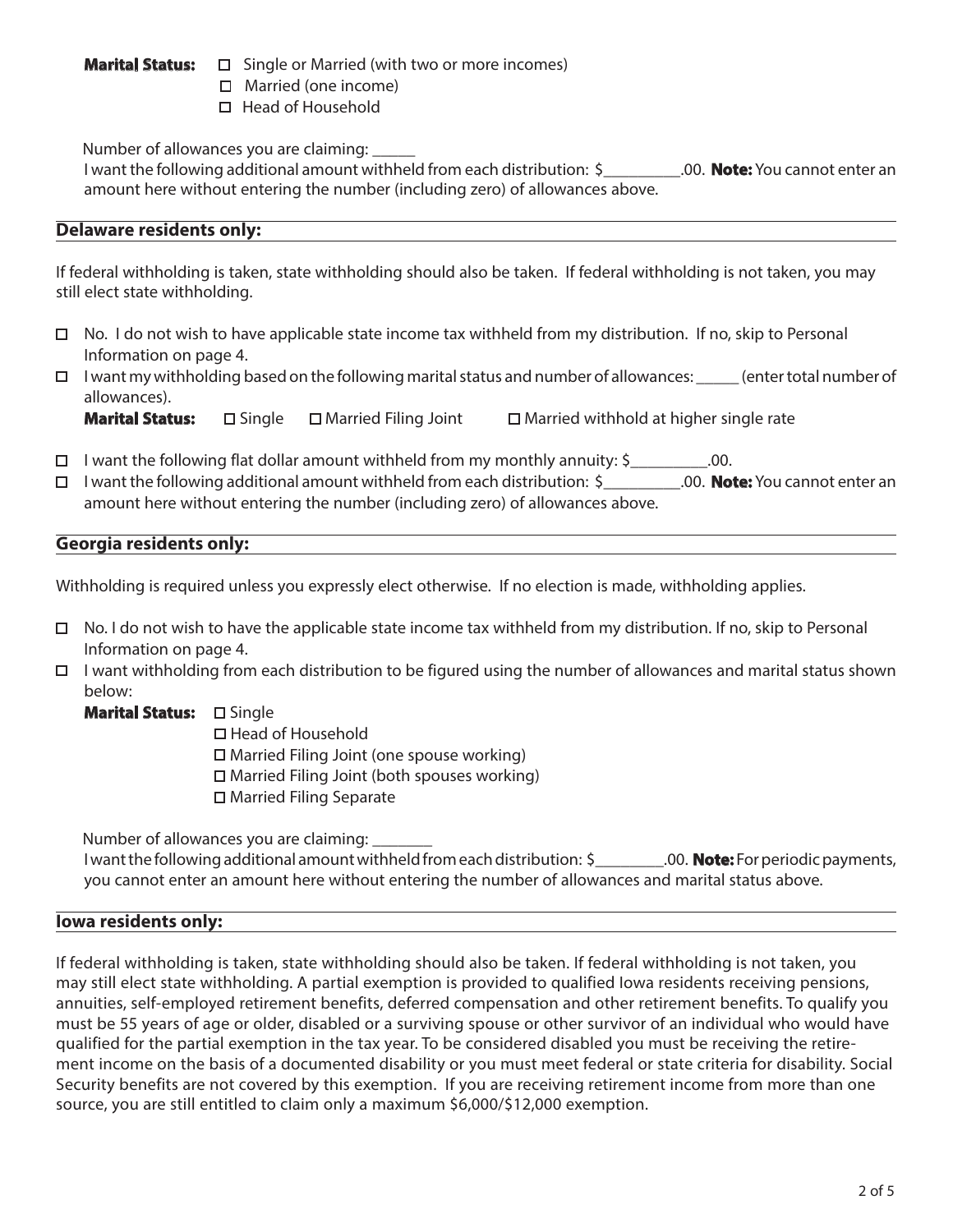- No. I do not wish to have the applicable state income tax withheld from my distribution. If no, skip to Personal Information on page 4. **Note:** If the taxable portion of your annual distribution is greater than \$6,000 (\$12,000 married Iowa filers), Iowa tax must be withheld if federal tax is being withheld.
- $\Box$  I choose to have Iowa income tax withheld from my distribution at a rate of 5%. Select one of the following:
	- $\Box$  Claiming no exemptions
	- $\Box$  Exempting \$6,000 in benefits each year
	- Exempting \$12,000 in benefits each year (married status 2, 3 or 4 lowa filers only)

 $\Box$  I want the following additional amount withheld from each distribution: \$\_\_\_\_\_\_\_\_\_\_\_.00.

### **Kansas, Maine, Nebraska and Vermont residents only:**

If you elected federal withholding to be taken, state withholding will also be taken. If you did not elect federal withholding, you may still elect state withholding.

- $\Box$  No. I do not wish to have the applicable state income tax withheld from my distribution. If no, skip to Personal Information on page 4.
- $\Box$  I want withholding from each distribution to be figured using the number of allowances and marital status shown below:

**Marital Status:** □ Single □ Married

 Number of allowances: \_\_\_\_\_\_ **Note:** For **Maine** residents, the number of allowances cannot be greater than the number of allowances claimed on federal Form W-4 or W-4P. For **Nebraska** residents, we are required to use the marital status and number of allowances claimed on the federal Form W-4 or W-4P if one is on file.

I want the following additional amount withheld from each distribution: \$\_\_\_\_\_\_.00. **Note:** You cannot enter an amount here without entering the number (including zero) of allowances above.

#### **Massachusetts residents only:**

If federal withholding is taken, state withholding should also be taken. If federal withholding is not taken, you may still elect state withholding.

- $\Box$  No. I do not want to have the applicable state income tax withheld from my distribution. If no, skip to Personal Information on page 4.
- $\Box$  Yes. I wish to have applicable state income tax withheld from my distribution.
	- □ Head of Household
	- □ Blind

 $\square$  Spouse is blind and not subject to withholding

Number of exemptions: Additional amount withheld, if any: \$ .00.

#### **North Carolina residents only:**

If federal withholding is taken, state withholding should also be taken. If federal withholding is not taken, you may elect state withholding unless it is an eligible rollover distribution.

- Check here if you do NOT want any state tax withheld from your annuity. Skip to Personal Information on page 4.
- $\Box$  Total number of allowances and marital status you are claiming for withholding from each annuity payment: \_\_\_\_\_\_\_\_\_\_\_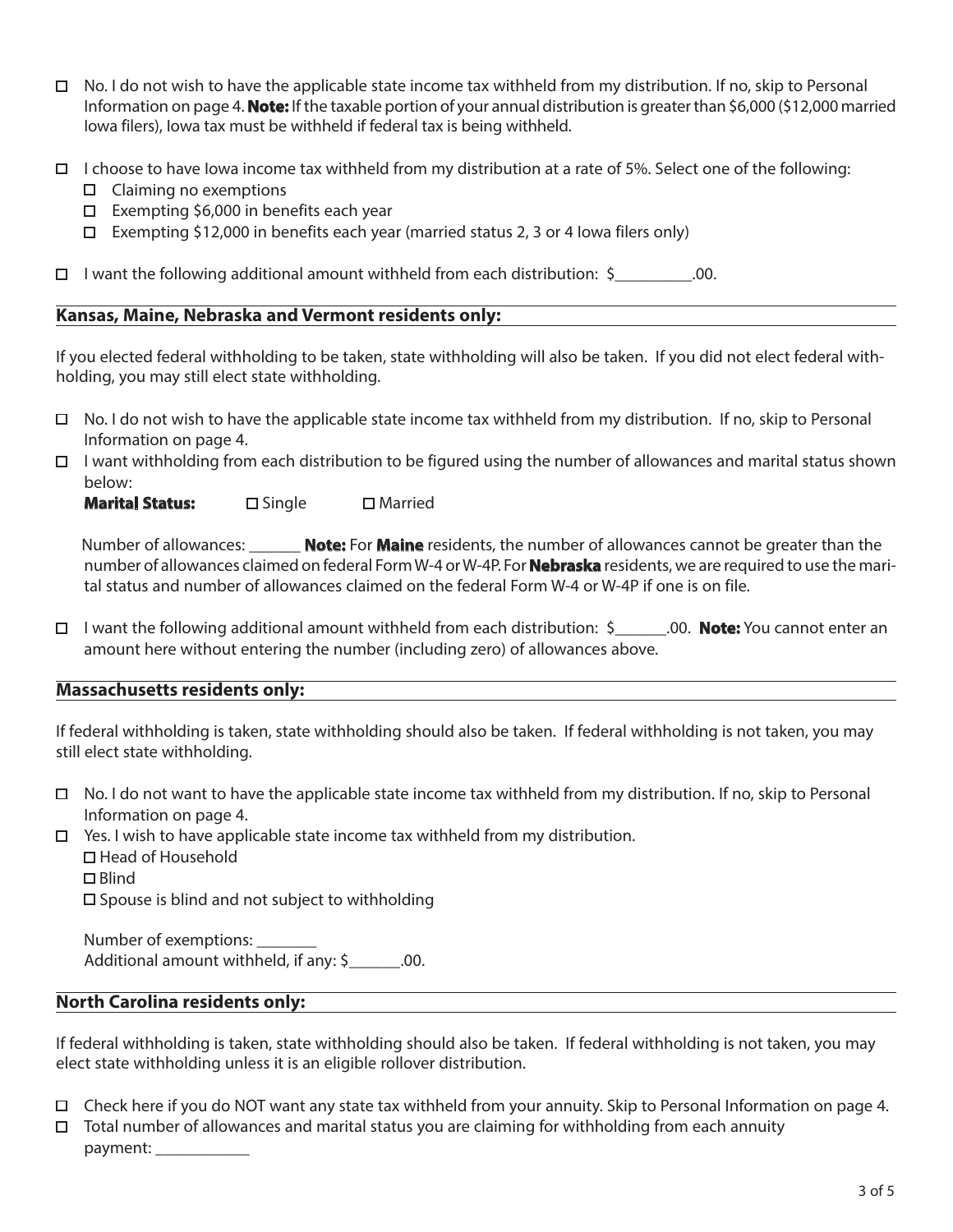# **Marital Status: 
□ Single**  $\Box$  Married or Qualifying Widow(er) Head of Household

Additional amount, if any, you want withheld from each annuity payment: \$\_\_\_\_\_\_\_.00. **Note:** For periodic payments you can enter an amount here without entering the number (including zero) of allowances above.

# **Oklahoma residents only:**

If you elected federal withholding to be taken, state withholding will also be taken. If you did not elect federal withholding, you may still elect state withholding.

- $\Box$  No. I do not wish to have the applicable state income tax withheld from my distribution. If no, skip to personal Information on page 4.
- $\Box$  Total number of allowances and marital status you are claiming for withholding from each annuity payment: (enter number of allowances). **Note:** You must enter the number of allowances and the marital status claimed on the federal Form W-4P.

**Marital Status:**  $\Box$  Single  $\Box$  Married  $\Box$  Married, but withhold at a higher "Single" rate

I want the following additional amount withheld from each distribution: \$\_\_\_\_\_\_\_.00. **Note:** You cannot enter an amount here without entering the number (including zero) of allowances above.

# **Oregon residents only:**

If you elect federal withholding to be taken, state withholding will also be taken. If you did not elect federal withholding, you may still elect state withholding.

- $\Box$  No. I do not wish to have the applicable state income tax withheld from my distribution. If no, skip to Personal Information on page 4.
- $\Box$  Total number of allowances and marital status you are claiming for withholding from each annuity payment: \_\_\_\_\_ (enter number of allowances)

Marital Status: **Single** □ Married Married, but withhold at a higher "Single" rate

I want the following additional amount withheld from each distribution: \$\_\_\_\_\_\_\_.00. **Note:** You cannot enter an amount here without entering the number (including zero) of allowances above.

# **Utah residents only:**

State income tax is voluntary.

- $\Box$  No. I do not wish to have the applicable state income tax withheld from my distribution. If no, skip to Personal Information below.
- $\Box$  Total number of allowances and marital status you are claiming for withholding from each annuity payment: \_\_\_\_\_ (enter number of allowances).

**Marital Status:** □ Single □ Married

I want the following additional amount withheld from each distribution: \$\_\_\_\_\_\_\_.00. **Note:** You cannot enter an amount here without entering the number (including zero) of allowances above.